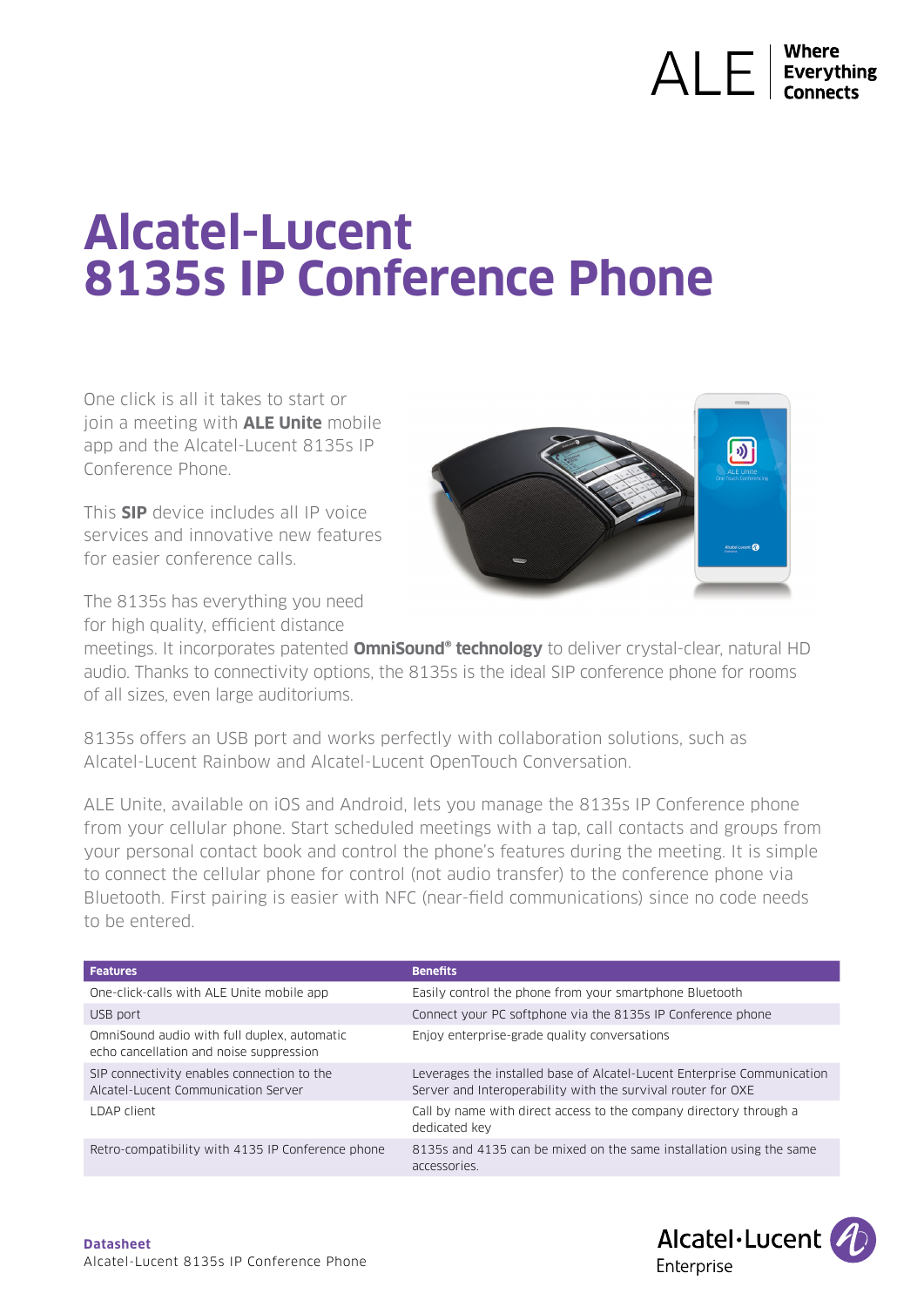# **Technical specifications**

# **Physical characteristics**

- Width: 240 mm (9.45 in.)
- Height: 77 mm (3.03 in.)
- Weight: 1 kg (2.21 lbs.)
- Color: Licorice black
- Anti-theft protection: Kensington security slot

### **Display**

- Screen resolution: 128 x 64 pixels (5 in. x 2.5 in.)
- Backlit black/white LCD display

### **Navigation and user interface**

- Keys:
	- ¬ Alphanumeric 0–9, \*, #
	- ¬ On, off
	- ¬ Call, call hold, end call
	- ¬ Mute, volume +/-
	- ¬ Contacts
	- ¬ Conference guide
- Five keys for menu navigation

# **Telephony specifications**

- Protocols: SIP, LDAP (RFC1777)
- During a call:
	- ¬ Put call on hold
	- ¬ Call waiting
	- ¬ Call park and pick-up
	- ¬ Transfer incoming call
	- ¬ Request
	- ¬ Music on hold
	- ¬ Dial plan
- Dialing methods:
	- ¬ Phone number
	- ¬ SIP URI
	- ¬ ALE Unite mobile app
- Multi-party calls:
	- ¬ Local five-way audio bridge
	- ¬ Two configurable SIP accounts
- Phone book:
	- ¬ LDAP
	- ¬ Four password-protected user profiles
	- ¬ Local directory: Up to 1000 entries per user profile
	- ¬ Export/import of contacts
	- ¬ Call list

**Datasheet** 

- ¬ Conference guide: 20 groups per user profile, four participants/ group
- Call recording: Support for SD and SDHC memory cards

Alcatel-Lucent 8135s IP Conference Phone

# **Audio specifications**

- Technology:
	- ¬ OmniSound with support for HD audio
	- ¬ Full duplex
	- ¬ Automatic echo cancellation
	- ¬ Noise suppression
- Microphone:
	- ¬ Omnidirectional 360˚ reception area
	- $\neg$  Up to 12 people (30 m<sup>2</sup>)
	- ¬ Optional two expansion microphones (70m2)
- Speakers:
	- ¬ Frequency range: 200-20,000 Hz
	- ¬ Volume: max. 90 dB
	- ¬ Sound pressure level (SPL): 0.5 m
- Equalizer: Soft, neutral, bright
- Codecs: G722, G711 A-law, G711 μ-law, G729ab

## **Connectivity**

- Bluetooth
	- ¬ Low Energy Profiles
	- ¬ GAP and GATT
	- ¬ Only for control features, not for audio transfer
- NFC for swift connection to the ALE Unite mobile app
	- ¬ NFC Forum Type 4
- ¬ ISO/IEC 14443 Type A support
- USB: 2.0 Mini B port
- Expansion microphones: 2x modular 4/4

### **Mobile App**

- ALE Unite
	- ¬ Meeting notification before meeting starts
	- ¬ Discovery of nearest 8135s IP Conference Phone: Bluetooth, NFC
	- ¬ One touch conferencing
	- ¬ Meeting management: Add participants, dial with keypad, mute, hold, split, hang-up
	- ¬ Android: Google Play
	- ¬ iOS: Apple Store

# **Telephony protocols**

- SIP v2
- DNS SRV (RFC3263)
- NAT traversal: STUN, ICE and TURN
- Connection protocol: SIP 2.0 (RFC 3261 and companion RFCs)
- Signaling protocol: UDP, TCP, TLS and SIPS
- Media protocol: RTP, SRTP
- DTMF tone generation: RFC 4733/2833, SIP INFO, In-band
- Alcatel-Lucent OmniPCX Enterprise R12.0 and above
	- ¬ Communication Server redundancy
	- ¬ Passive Communication Server local redundancy
- Alcatel-Lucent OXO Connect 3.1 and above

### **Network and provisioning**

- Ethernet 10/100BaseT (IEEE 802.3ab)
- IEEE 802.3af Power over Ethernet (POE), ANSI/TIA-1057 (LLDP-MED)
- DHCP and static IP
- 802.1x Authentication with EAP-TLS
- QoS support: IEEE 802.1p/Q (VLAN), DiffServ
- Configuration methods: Browser (HTTP/HTTPS)
- Support for auto-provisioning with certificate management
- Time servers: NTP and SNTP (RFC4330)

**Software upgrades** • TFTP/HTTP/HTTPS

**Power** 

(POE) Class III

13.5 V DC **Languages**

and Turkish

• Additional features: Remote syslog, PCAP-log, unique hostname

• IEEE 802.3af Power over Ethernet

• Power supply: 100-240 V AC/

• Multi-language support (menu): Danish, Dutch, English, Finnish, French, German, Italian, Norwegian, Polish, Russian, Spanish, Swedish

**Environmental conditions** 

+5° C (+41° F) / +40° C (+104° F) • Relative humidity: 20% to 80%

• Operating temperature:

condensation-free

2